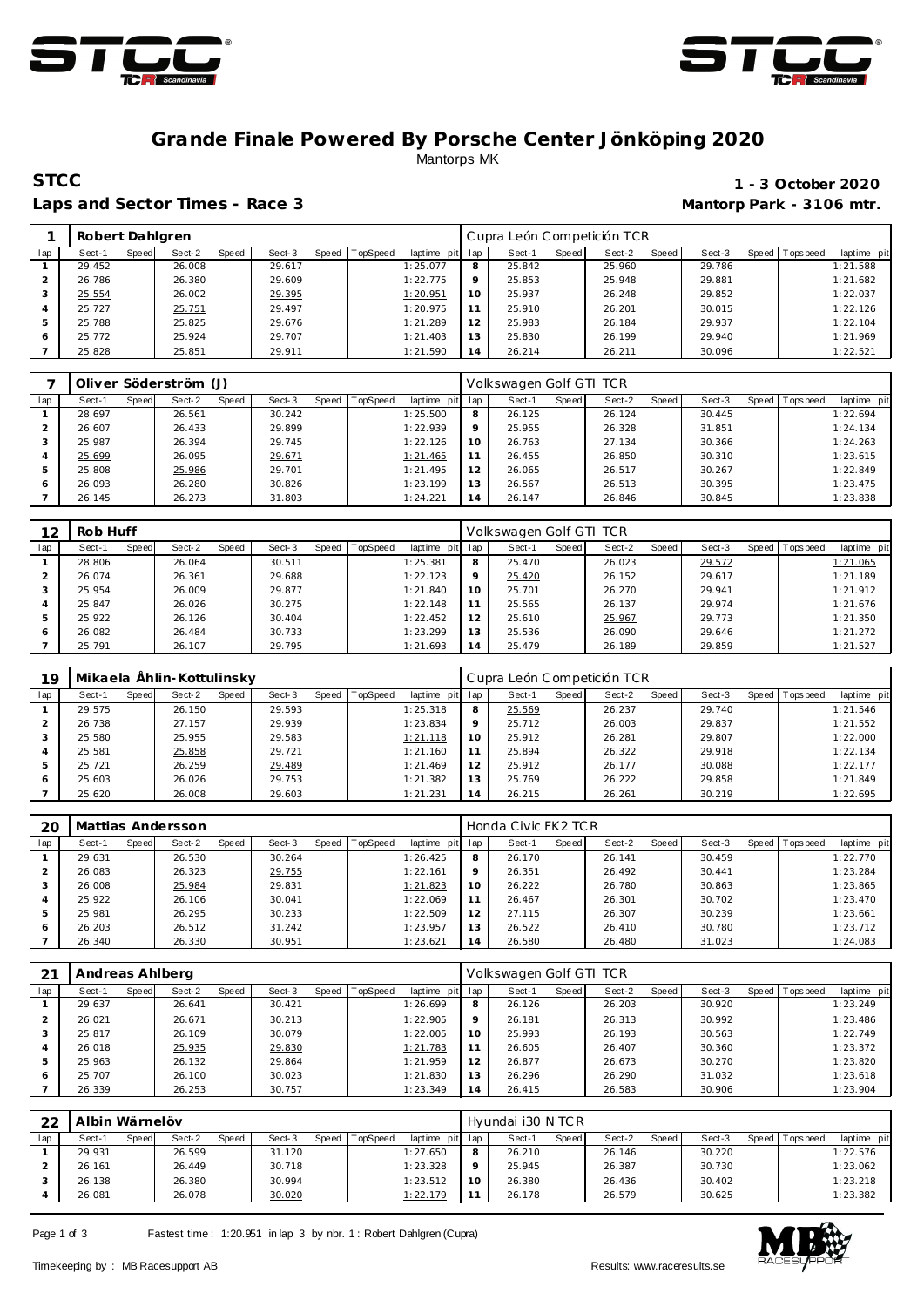



### **Grande Finale Powered By Porsche Center Jönköping 2020** Mantorps MK

### **STCC** 1 - 3 October 2020 Laps and Sector Times - Race 3 **Mantorp Park - 3106 mtr.**

| 25.879 | 26.288 | 30.316 | : 22.483             | 1 <sub>2</sub><br>$\angle$ | 26.189 | 26.315 | 30.383 | 22.887   |
|--------|--------|--------|----------------------|----------------------------|--------|--------|--------|----------|
| 26.124 | 26.158 | 30.589 | 1:22.87 <sup>4</sup> | 13                         | 26.342 | 26.442 | 30.398 | : 23.182 |
| 26.162 | 26.060 | 30.207 | : 22.429             | $\overline{4}$             | 26.427 | 26.578 | 30.723 | : 23.728 |

| 45  | Emil Persson |       |        |       |        |       |          |             |         | Volkswagen Golf GTI TCR |       |        |       |        |       |             |             |
|-----|--------------|-------|--------|-------|--------|-------|----------|-------------|---------|-------------------------|-------|--------|-------|--------|-------|-------------|-------------|
| lap | Sect-1       | Speed | Sect-2 | Speed | Sect-3 | Speed | TopSpeed | laptime pit | lap     | Sect-1                  | Speed | Sect-2 | Speed | Sect-3 | Speed | T ops pee d | laptime pit |
|     | 29.226       |       | 26.355 |       | 31.085 |       |          | 1:26.666    | 8       | 26.193                  |       | 26.264 |       | 30.321 |       |             | 1:22.778    |
|     | 26.124       |       | 26.221 |       | 29.920 |       |          | 1:22.265    | $\circ$ | 26.276                  |       | 26.488 |       | 32.107 |       |             | 1:24.871    |
|     | 25.881       |       | 26.098 |       | 29.799 |       |          | 1:21.778    | 10      | 26.026                  |       | 26.319 |       | 30.246 |       |             | 1:22.591    |
|     | 25.661       |       | 26.166 |       | 29.958 |       |          | 1:21.785    |         | 26.525                  |       | 26.507 |       | 30.408 |       |             | 1:23.440    |
|     | 25.883       |       | 26.201 |       | 30.209 |       |          | 1:22.293    | 12      | 26.731                  |       | 26.636 |       | 30.397 |       |             | 1:23.764    |
|     | 26.139       |       | 26.457 |       | 31.126 |       |          | 1:23.722    | 13      | 26.220                  |       | 26.367 |       | 31.007 |       |             | 1:23.594    |
|     | 26.441       |       | 26.295 |       | 30.717 |       |          | 1:23.453    | 14      | 26.342                  |       | 26.525 |       | 30.857 |       |             | 1:23.724    |

| 48  | Mikael Karlsson |       |        |       |        |       |          |                 |   | Volkswagen Golf GTI TCR |       |        |       |        |                 |             |
|-----|-----------------|-------|--------|-------|--------|-------|----------|-----------------|---|-------------------------|-------|--------|-------|--------|-----------------|-------------|
| lap | Sect-1          | Speed | Sect-2 | Speed | Sect-3 | Speed | TopSpeed | laptime pit lap |   | Sect-'                  | Speed | Sect-2 | Speed | Sect-3 | Speed Tops peed | laptime pit |
|     | 29.337          |       | 26.598 |       | 30.750 |       |          | 1:26.685        | 5 | 26.111                  |       | 26.703 |       | 30.198 |                 | 1:23.012    |
|     | 25.901          |       | 29.195 |       | 31.571 |       |          | 1:26.667        |   | 25.920                  |       | 26.208 |       | 29.799 |                 | 1:21.927    |
|     | 25.991          |       | 26.232 |       | 30.145 |       |          | 1:22.368        |   | 25.718                  |       | 26.336 |       | 30.161 |                 | 1:22.215    |
|     | 25.882          |       | 26.146 |       | 29.883 |       |          | <u>1:21.911</u> | 8 | 25.779                  |       | 26.448 |       | 30.596 |                 | 1:22.823    |

| 5 <sup>1</sup> | Hannes Morin (J) |       |        |       |        |       |         |             |                | Audi RS3 LMS |       |        |       |        |         |            |             |
|----------------|------------------|-------|--------|-------|--------|-------|---------|-------------|----------------|--------------|-------|--------|-------|--------|---------|------------|-------------|
| lap            | Sect-1           | Speed | Sect-2 | Speed | Sect-3 | Speed | opSpeed | laptime pit | lap            | Sect-1       | Speed | Sect-2 | Speed | Sect-3 | Speed I | T ops peed | laptime pit |
|                |                  |       | 26.150 |       | 29.651 |       |         | 1:26.592    | 8              | 25.636       |       | 26.212 |       | 29.670 |         |            | 1:21.518    |
|                | 25.516           |       | 26.045 |       | 29.488 |       |         | 1:21.049    | $\circ$        | 25.696       |       | 26.234 |       | 29.939 |         |            | 1:21.869    |
| 3              | 25.383           |       | 26.317 |       | 29.579 |       |         | 1:21.279    | 10             | 25.818       |       | 26.467 |       | 29.802 |         |            | 1:22.087    |
| 4              | 25.632           |       | 26.046 |       | 29.712 |       |         | 1:21.390    | 11             | 25.749       |       | 26.221 |       | 29.783 |         |            | 1:21.753    |
| ь              | 25.810           |       | 26.279 |       | 29.629 |       |         | 1:21.718    | 12             | 25.756       |       | 26.255 |       | 29.940 |         |            | 1:21.951    |
| 6              | 26.047           |       | 26.182 |       | 29.495 |       |         | 1:21.724    | 13             | 25.711       |       | 26.403 |       | 30.086 |         |            | 1:22.200    |
|                | 25.495           |       | 26.245 |       | 29.695 |       |         | 1:21.435    | $\overline{4}$ | 25.864       |       | 26.409 |       | 30.232 |         |            | 1:22.505    |

| 59  |        |       | Peter Poker Wallenberg |       |        |       |          |             |         | Cupra León Competición TCR |       |        |       |        |       |          |             |
|-----|--------|-------|------------------------|-------|--------|-------|----------|-------------|---------|----------------------------|-------|--------|-------|--------|-------|----------|-------------|
| lap | Sect-1 | Speed | Sect-2                 | Speed | Sect-3 | Speed | TopSpeed | laptime pit | lap     | Sect-1                     | Speed | Sect-2 | Speed | Sect-3 | Speed | Topspeed | laptime pit |
|     | 29.886 |       | 26.933                 |       | 30.854 |       |          | 1:27.673    | 8       | 25.968                     |       | 26.449 |       | 30.260 |       |          | 1:22.677    |
|     | 26.308 |       | 26.349                 |       | 30.920 |       |          | 1:23.577    | $\circ$ | 26.011                     |       | 26.822 |       | 30.401 |       |          | 1:23.234    |
|     | 26.226 |       | 26.179                 |       | 30.665 |       |          | 1:23.070    | 10      | 26.173                     |       | 26.833 |       | 30.558 |       |          | 1:23.564    |
|     | 26.349 |       | 26.127                 |       | 30.083 |       |          | 1:22.559    |         | 26.216                     |       | 26.937 |       | 30.438 |       |          | 1:23.591    |
| 5   | 25.967 |       | 26.535                 |       | 30.511 |       |          | 1:23.013    | 12      | 26.184                     |       | 26.208 |       | 30.356 |       |          | 1:22.748    |
| 6   | 26.036 |       | 26.272                 |       | 30.010 |       |          | 1:22.318    | 13      | 26.267                     |       | 26.346 |       | 30.541 |       |          | 1:23.154    |
|     | 26.027 |       | 26.821                 |       | 30.214 |       |          | 1:23.062    | 14      | 26.226                     |       | 26.466 |       | 30.516 |       |          | 1:23.208    |

| 70  | sac Aronsson (J) |       |        |       |        |       |          | Volkswagen Golf GTI TCR |         |        |              |        |         |        |  |                 |             |
|-----|------------------|-------|--------|-------|--------|-------|----------|-------------------------|---------|--------|--------------|--------|---------|--------|--|-----------------|-------------|
| lap | Sect-1           | Speed | Sect-2 | Speed | Sect-3 | Speed | TopSpeed | laptime pit lap         |         | Sect-1 | <b>Speed</b> | Sect-2 | Speed ' | Sect-3 |  | Speed Tops peed | laptime pit |
|     | 29.667           |       | 26.481 |       | 30.447 |       |          | 1:26.595                | 8       | 25.959 |              | 26.395 |         | 30.213 |  |                 | 1:22.567    |
|     | 26.488           |       | 26.742 |       | 30.890 |       |          | 1:24.120                | $\circ$ | 26.110 |              | 26.657 |         | 30.954 |  |                 | 1:23.721    |
|     | 25.938           |       | 26.367 |       | 29.970 |       |          | 1:22.275                | 10      | 27.006 |              | 26.908 |         | 30.286 |  |                 | 1:24.200    |
| 4   | 26.298           |       | 26.146 |       | 29.902 |       |          | 1:22.346                |         | 26.062 |              | 26.433 |         | 30.347 |  |                 | 1:22.842    |
| 5   | 26.247           |       | 26.742 |       | 30.020 |       |          | 1:23.009                | 12      | 26.152 |              | 26.437 |         | 30.996 |  |                 | 1:23.585    |
| 6   | 25.899           |       | 26.873 |       | 30.453 |       |          | 1:23.225                | 13      | 26.380 |              | 26.512 |         | 30.347 |  |                 | 1:23.239    |
|     | 25.843           |       | 26.452 |       | 30.014 |       |          | 1:22.309                | 14      | 26.128 |              | 26.631 |         | 30.467 |  |                 | 1:23.226    |

|     | Гоbias Brink |       |        |       |        |       |                 | Audi RS3 LMS |         |        |       |        |       |        |       |           |             |
|-----|--------------|-------|--------|-------|--------|-------|-----------------|--------------|---------|--------|-------|--------|-------|--------|-------|-----------|-------------|
| lap | Sect-1       | Speed | Sect-2 | Speed | Sect-3 | Speed | <b>TopSpeed</b> | laptime pit  | lap     | Sect-1 | Speed | Sect-2 | Speed | Sect-3 | Speed | Tops peed | laptime pit |
|     | 28.980       |       | 26.200 |       | 30.675 |       |                 | 1:25.855     | 8       | 26.215 |       | 26.194 |       | 30.294 |       |           | 1:22.703    |
|     | 25.869       |       | 26.368 |       | 29.576 |       |                 | 1:21.813     | $\circ$ | 26.381 |       | 26.587 |       | 30.531 |       |           | 1:23.499    |
|     | 26.177       |       | 25.956 |       | 29.547 |       |                 | 1:21.680     | 10      | 26.072 |       | 26.807 |       | 30.866 |       |           | 1:23.745    |
|     | 25.711       |       | 26.082 |       | 30.123 |       |                 | 1:21.916     | 11      | 26.437 |       | 26.356 |       | 30.588 |       |           | 1:23.381    |
|     | 25.999       |       | 26.069 |       | 30.270 |       |                 | 1:22.338     | 12      | 25.825 |       | 26.095 |       | 29.960 |       |           | 1:21.880    |
| 6   | 26.309       |       | 26.399 |       | 30.974 |       |                 | 1:23.682     | 13      | 25.712 |       | 26.194 |       | 29.839 |       |           | 1:21.745    |
|     | 26.368       |       | 26.303 |       | 31.016 |       |                 | 1:23.687     | 14      | 25.786 |       | 26.033 |       | 29.818 |       |           | 1:21.637    |

| O1  | Magnus Gustavsen (J) |       |        |       |        |       |          | Audi RS3 LMS    |    |        |       |        |       |        |       |            |             |
|-----|----------------------|-------|--------|-------|--------|-------|----------|-----------------|----|--------|-------|--------|-------|--------|-------|------------|-------------|
| lap | Sect-1               | Speed | Sect-2 | Speed | Sect-3 | Speed | TopSpeed | laptime pit lap |    | Sect-1 | Speed | Sect-2 | Speed | Sect-3 | Speed | Tops pee d | laptime pit |
|     | 28.667               |       | 26.461 |       | 30.574 |       |          | 1:25.702        |    | 25.826 |       | 26.420 |       | 30.079 |       |            | 1:22.325    |
|     | 26.382               |       | 26.355 |       | 30.007 |       |          | 1:22.744        |    | 25.883 |       | 26.692 |       | 30.451 |       |            | 1:23.026    |
|     | 26.014               |       | 27.012 |       | 30.338 |       |          | 1:23.364        | 10 | 26.247 |       | 26.692 |       | 30.275 |       |            | 1:23.214    |

Page 2 of 3 Fastest time: 1:20.951 in lap 3 by nbr. 1: Robert Dahlgren (Cupra)